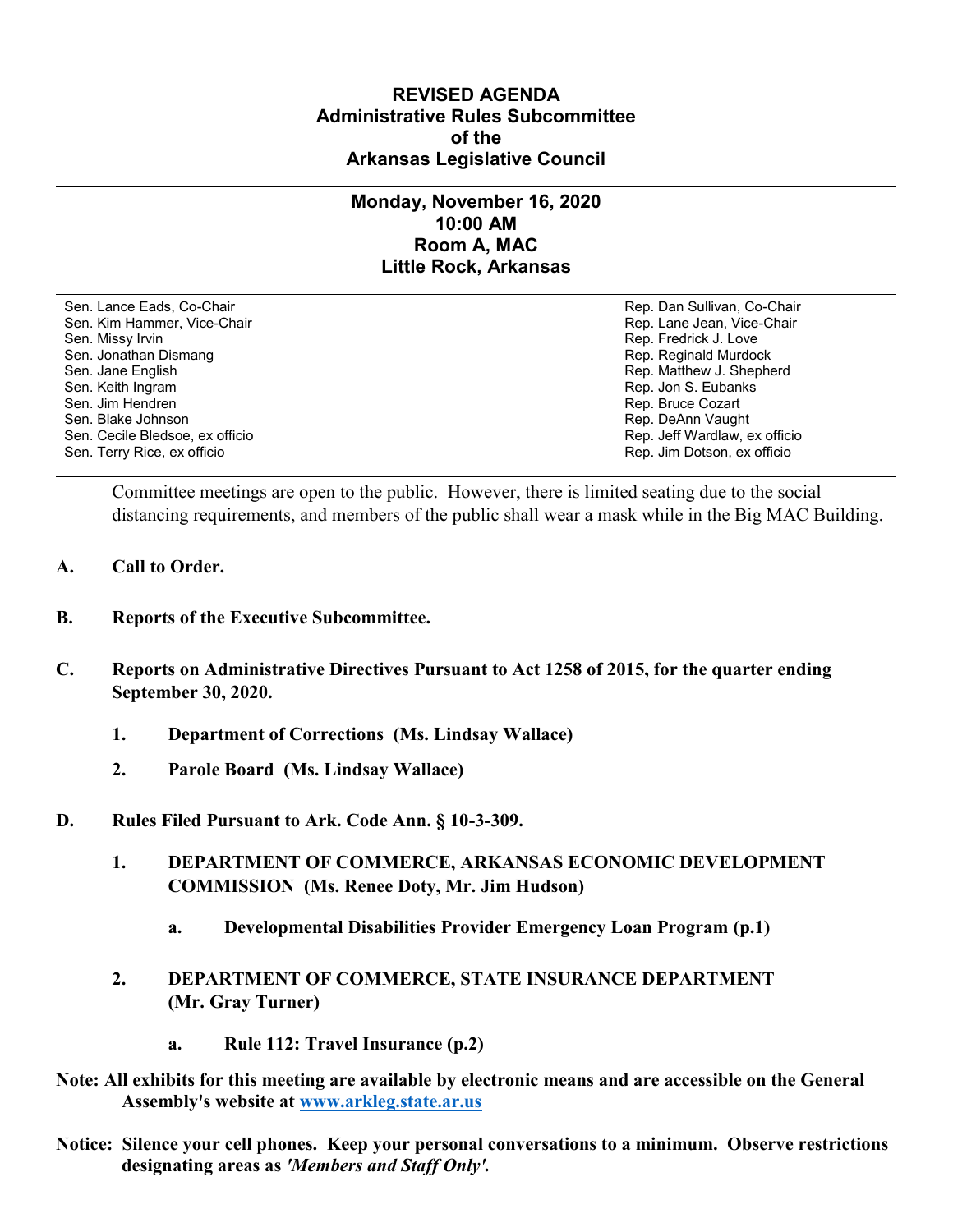- **3. DEPARTMENT OF ENERGY AND ENVIRONMENT, OIL AND GAS COMMISSION (Mr. Lawrence Bengal)**
	- **a. Rule B-26: General Lease Operating Requirements (p.3)**
	- **b. Rule D-23: General Rule for the Regulation of Underground Natural Gas Storage Projects (p.4)**
- **4. DEPARTMENT OF FINANCE AND ADMINISTRATION, ALCOHOLIC BEVERAGE CONTROL DIVISION (Ms. Doralee Chandler, Mr. Michael Lewis)**
	- **a. Distiller or Liquor Manufacturer Operations (Title K, Rule 2.85) (p.7)**
	- **b. Title 2 Rules Applicable to Permits to Manufacture and Wholesale (p.8)**
	- **c. Oversight of Medical Marijuana Transporters/Distributors (p.9)**
- **5. DEPARTMENT OF FINANCE AND ADMINISTRATION, ALCOHOLIC BEVERAGE CONTROL DIVISION, MEDICAL MARIJUANA COMMISSION (Ms. Doralee Chandler, Mr. Chip Leibovich)**
	- **a. Licensure of Medical Marijuana Transporters (p.10)**
	- **b. Licensure of Medical Marijuana Cultivation Facilities, Processors, and Dispensaries (p.13)**
- **6. DEPARTMENT OF FINANCE AND ADMINISTRATION, BOARD OF FINANCE (Mr. David Rector)**
	- **a. Arkansas State Treasury Investment Policy (p.17)**
- **7. DEPARTMENT OF HEALTH, CENTER FOR HEALTH ADVANCEMENT (Ms. Laura Shue)**
	- **a. Rules Governing the Practice of Licensed Lay Midwifery in Arkansas (p.18)**
	- **b. Rules Governing the Licensure of Interpreters (p.21)**
- **8. DEPARTMENT OF HEALTH, CENTER FOR LOCAL PUBLIC HEALTH (Ms. Laura Shue, Mr. Terry Paul)**
	- **a. Rules Pertaining to Onsite Wastewater Systems (p.22)**
- **9. DEPARTMENT OF HEALTH, CENTER FOR PUBLIC HEALTH PROTECTION, EPIDEMIOLOGY (Ms. Laura Shue)**
	- **a. Rules Pertaining to Lead-Based Paint Activities (p.24)**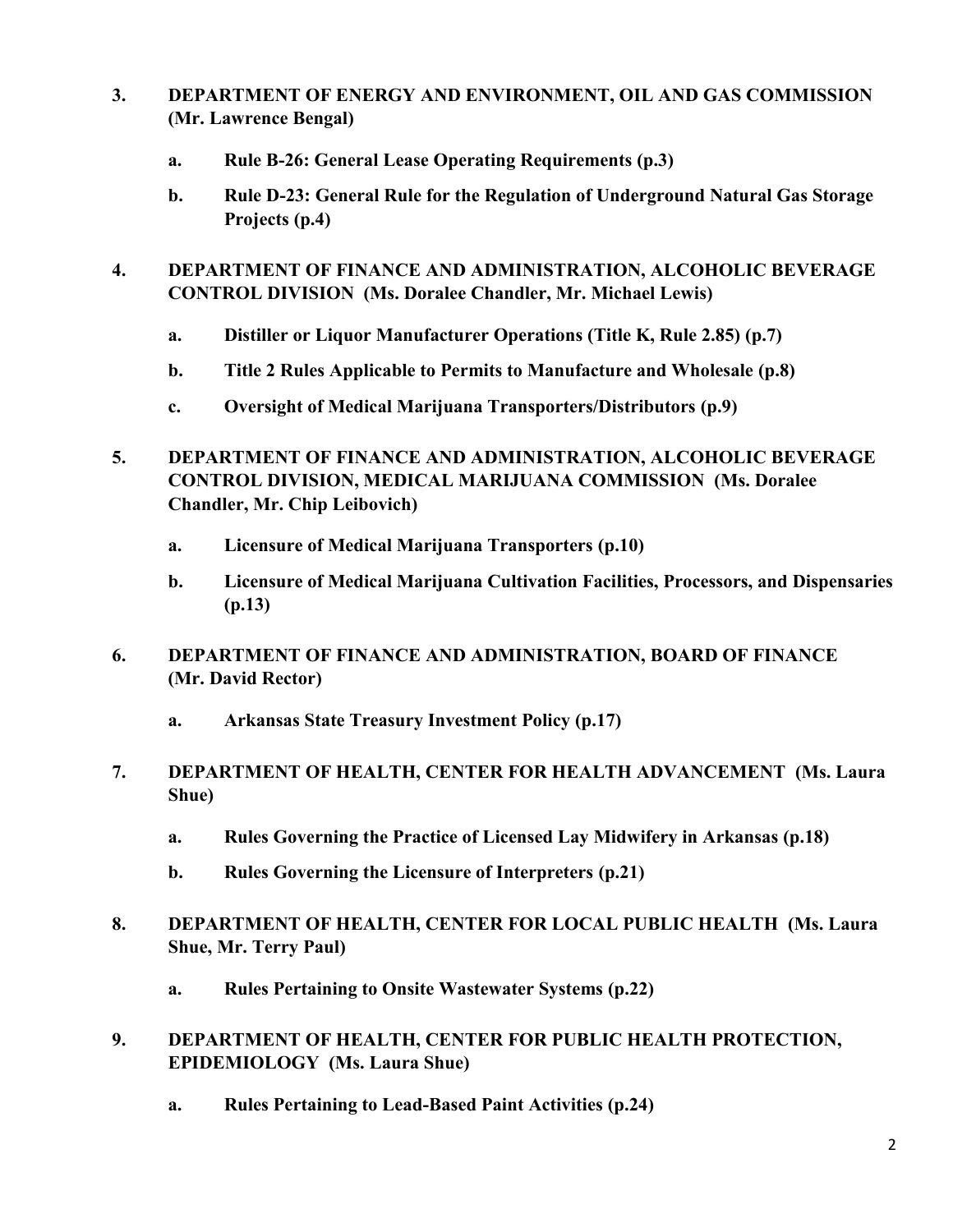- **10. DEPARTMENT OF HEALTH, HEALTH FACILITY SERVICES (Ms. Laura Shue, Ms. Rebecca Bennett)**
	- **a. Rules for Critical Access Hospitals (CAH) (p.25)**
	- **b. Rules for Hospitals and Related Institutions in Arkansas (p.28)**
	- **c. Rules for Free-Standing Birthing Centers in Arkansas (p.29)**
	- **d. Rules for Orthotic, Prosthetic, and Pedorthic Providers in Arkansas (p.31)**
	- **e. Rules for Hospice in Arkansas (p.32)**
- **11. DEPARTMENT OF HEALTH, HEALTH SYSTEMS LICENSING AND REGULATION/COSMETOLOGY AND MASSAGE THERAPY SECTION (Ms. Laura Shue, Ms. Kelli Kersey)**
	- **a. Rules for Cosmetology in Arkansas (p.34)**
	- **b. Rules for Massage Therapy in Arkansas (p.39)**
- **12. DEPARTMENT OF HEALTH, PUBLIC HEALTH LAB AND CENTER FOR HEALTH ADVANCEMENT (Ms. Laura Shue)**
	- **a. Rules Pertaining to Milk Bank Standards (p.42)**
- **13. DEPARTMENT OF HEALTH, RADIATION CONTROL SECTION (Ms. Laura Shue, Mr. Bernard Bevill)**
	- **a. Rules Pertaining to Radiologic Technology Licensure (p.49)**
- **14. DEPARTMENT OF HEALTH, DIVISION OF HEALTH RELATED BOARDS AND COMMISSIONS, STATE MEDICAL BOARD (Ms. Amy Embry, Mr. Kevin O'Dwyer)**
	- **a. Rule 45 – Reciprocity (p.51)**
- **15. DEPARTMENT OF HEALTH, DIVISION OF HEALTH RELATED BOARDS AND COMMISSIONS, STATE BOARD OF PHYSICAL THERAPY (Ms. Nancy Worthen, Mr. Matt Gilmore)**
	- **a. Arkansas State Board of Physical Therapy Telehealth Rule (p.51)**
- **16. HIGHWAY COMMISSION, ARKANSAS DEPARTMENT OF TRANSPORTATION (Mr. Gill Rogers)**
	- **a. Autonomous Vehicle Pilot Program (p.54)**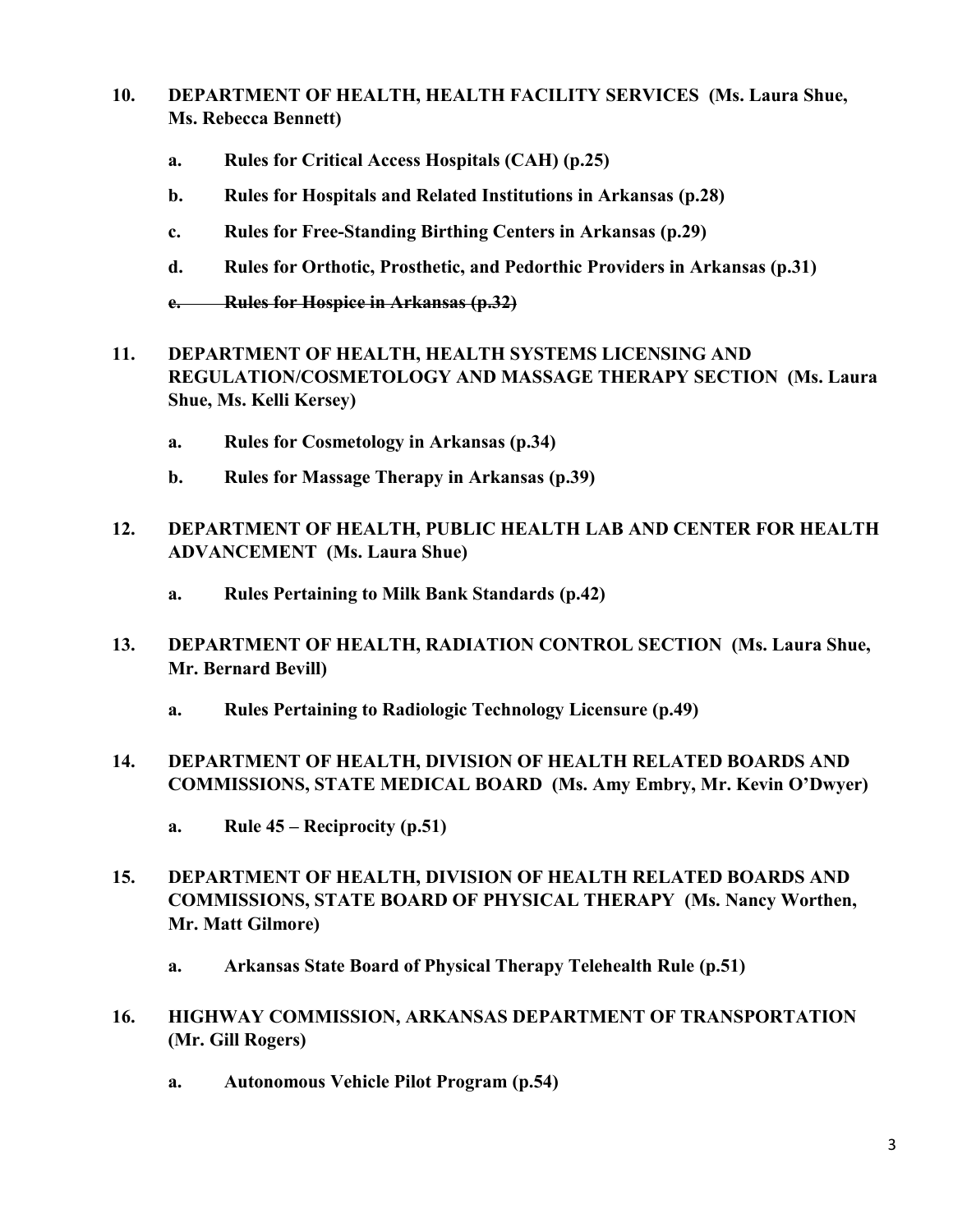- **17. DEPARTMENT OF HUMAN SERVICES, DIVISION OF CHILD CARE AND EARLY CHILDHOOD EDUCATION (Mr. Mark White, Ms. Ashelyn Abney, Ms. Ebony Russ)**
	- **a. Minimum Licensing Requirements (Child Care Centers, Licensed Child Care Family Homes, Out-of-School Time Facilities, & Registered Child Care Family Homes) (p.58)**
	- **b. Minimum Licensing Standards for Child Welfare Agencies (Placement and Residential) (p.60)**
- **18. DEPARTMENT OF HUMAN SERVICES, DIVISION OF COUNTY OPERATIONS (Mr. Mark White, Ms. Mary Franklin)**
	- **a. Medical Services Policy Manual Sections B-700 through B-730 Transitional Medicaid (p.67)**
- **19. DEPARTMENT OF HUMAN SERVICES, DIVISION OF DEVELOPMENTAL DISABILITIES SERVICES (Mr. Mark White, Ms. Melissa Stone)**
	- **a. Community and Employment Supports (CES) Home and Community-Based Waiver (p.72)**
- **20. DEPARTMENT OF HUMAN SERVICES, DIVISION OF MEDICAL SERVICES (Mr. Mark White, Ms. Janet Mann)**
	- **a. Hyperalimentation 1-19, Prosthetics 3-19, and State Plan Amendment 2020-0017 (p.76)**
	- **b. Electronic Visit Verification (EVV) Implementation (p.79)**
- **21. DEPARTMENT OF LABOR AND LICENSING, DIVISION OF OCCUPATIONAL & PROF. LICENSING BOARDS AND COMMISSIONS, BOARD OF ELECTRICAL EXAMINERS (Mr. Marcus Devine)**
	- **a. Administrative Rules of the Board of Electrical Examiners (p.84)**
- **22. DEPARTMENT OF PARKS, HERITAGE, AND TOURISM (Ms. Stacy Hurst, Mr. Jim Andrews, Mr. Grady Spann)**
	- **a. Policy Statement, Criteria and Procedures for Naming ADPHT Amenities (p.87)**
- **23. PUBLIC SERVICE COMMISSION (Mr. Ted Thomas)**
	- **a. Net Metering Rules (p.91)**